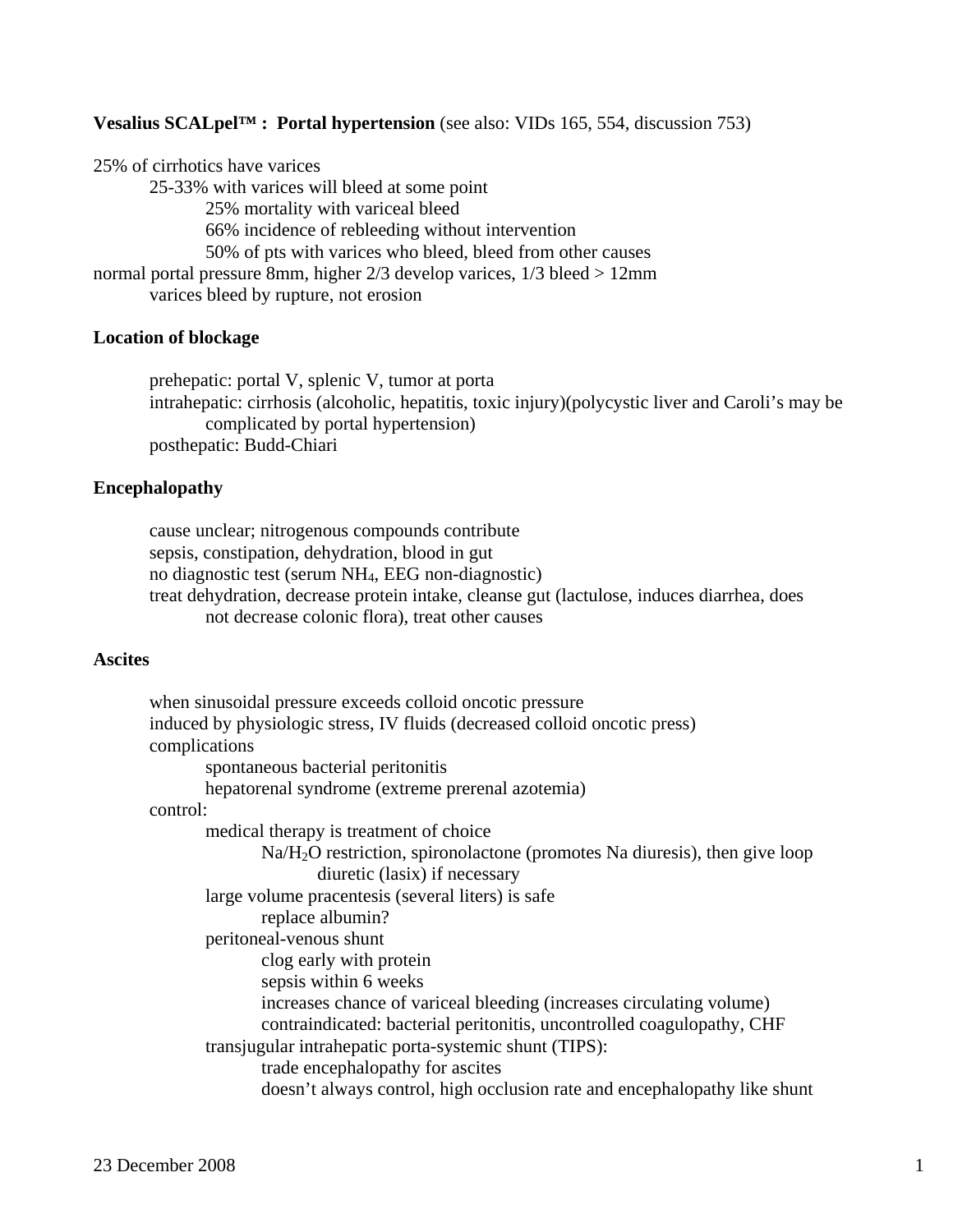last resort

 umbilical hernia with uncontrolled ascites 30% morbidity, 5% mortality, v 15 and 0 when ascites is controlled

# **Bleeding**

| each bleeding admission carries a 25-50% mortality                                           |
|----------------------------------------------------------------------------------------------|
| limit crystalloid, transfuse RBC, FFP, platelets (rarely, only if drops $<$ 50K, mechanism:  |
| splenic engorgement and sequestration)                                                       |
|                                                                                              |
| maintain tissue perfusion, monitor urine output, don't overload (variceal pressure parallels |
| CVP, increases bleeding)                                                                     |
| prior use of vasopressin: intense constriction all arterial beds, stopped 80% of bleeds      |
| risk peripheral, myocardial ischemia (NTG ameliorates latter)                                |
| somatostatin/octreotide drug of choice, 85% success, less side effects, safer                |
| as effective as vasopressin                                                                  |
| 50 mcg bolus, then 50 mcg/h X 24h after endoscopy                                            |
| EGD: 50% of UGI bleeds in cirrhotics are non-variceal                                        |
| varices source if active bleeding or stigmata and no other source                            |
| start somatostatin as soon as possible after accurate Dx, not before scope                   |
| with encephalopathy protect airway with intubation before scope                              |
| Rx: banding treatment of choice v sclerosing, safer                                          |
| occasionally requires TIPS                                                                   |
| emergency shunt last resort                                                                  |
| support after bleeding stops: coag. correction, FFP, vit K, (platelets)                      |
| hepatitis profile, angio if evaluation for transplant appropriate                            |

**Child-Pugh** (Gardner numeric score modification)

original classification to assess for portacaval shunt

| <b>Bilirubin</b> | <9.       | $2 - 3$     | >3           |
|------------------|-----------|-------------|--------------|
| albumin          | >3.5      | $2.8 - 3.5$ | < 2.8        |
| ascites          | none      | controlled  | uncontrolled |
| encephalopathy   | none      | minimal     | advanced     |
| nutrition        | excellent | good        | poor         |

 point score: A=1, B=2, C=3 (15 max) Class (total score): A 5-6, B 7-9, C 10-15

# **Hepatic coma**

 decrease protein to 50g/d, control bleeding, lactulose cathartic (acidifies colon, decreases ammonia absorption) non-absorbable antibiotics: kanamycin, neomycin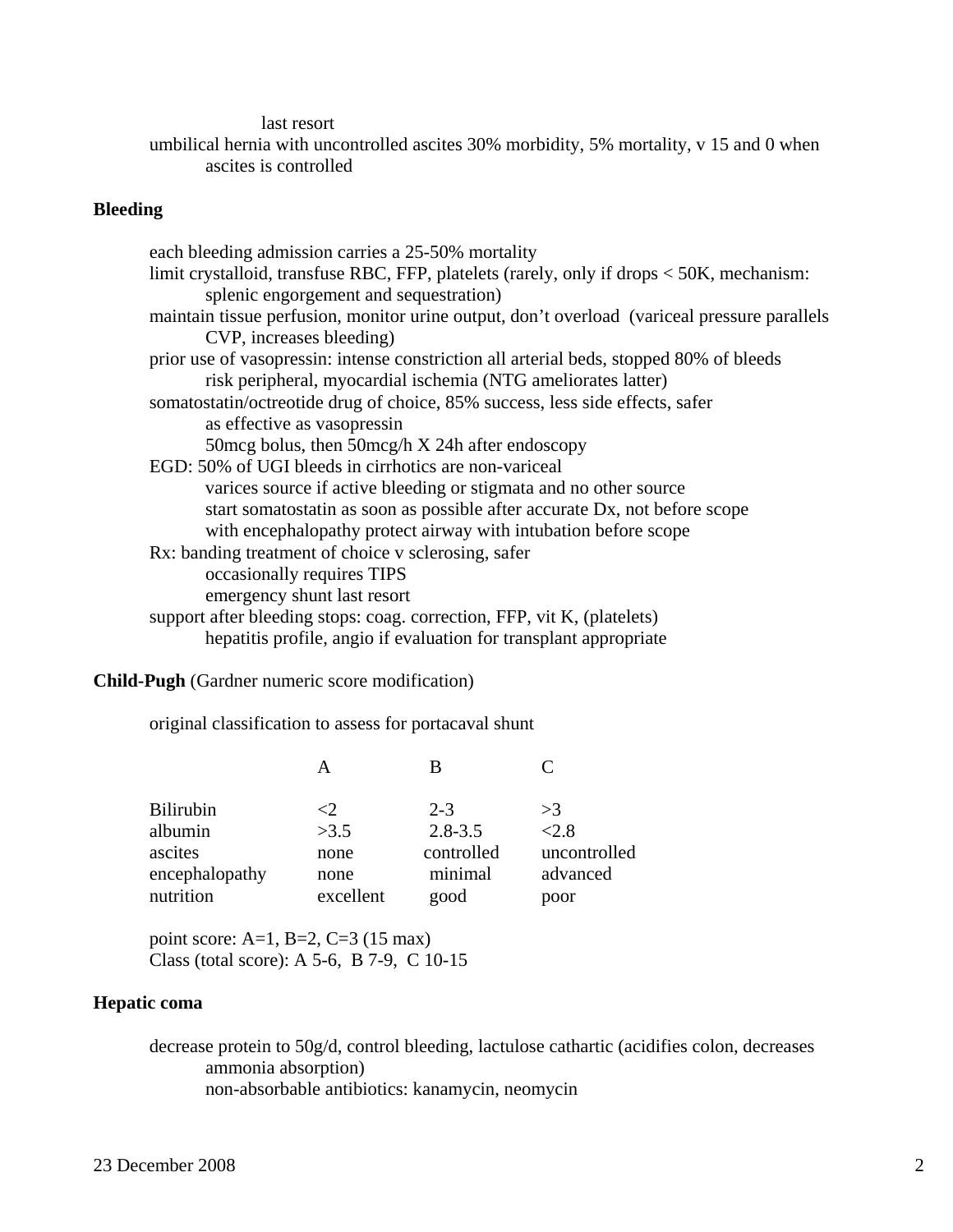## **MELD** (model for end-stage liver disease score)

 developed for TIPS but general applicability for liver transplant, more precise than Child Cr, tot bili, INR, etiology of cirrhosis factors in score

# **Definitive treatment**

|         | 2/3 of bleeders will rebleed, most early, <6w                                                                                                                                                  |
|---------|------------------------------------------------------------------------------------------------------------------------------------------------------------------------------------------------|
|         | 25% of bleeders will die on that admission                                                                                                                                                     |
|         | definitive treatment indicated with first bleed                                                                                                                                                |
|         | beta block decreases bleeding by decreasing cardiac output                                                                                                                                     |
|         | prophylaxis for varices that haven't bled                                                                                                                                                      |
|         | endoscopic Rx                                                                                                                                                                                  |
|         | banding treatment of choice, as effective as sclerosing with fewer complications,<br>lowest incidence of encephalopathy                                                                        |
|         | sclerosing: multiple sessions, >60% rebleed, 1/3 fail, 30% complications (ulceration,<br>stricture, perforation, fever, mediastinitis, CNS (embolization of sclerosant)<br>rarely done anymore |
| surgery |                                                                                                                                                                                                |
|         | surgical treatment is rarely done anymore since the advent of endoscopic treatment,<br>octreotide and TIPS                                                                                     |
|         | total shunt: 90% prevention of rebleed, 40% encephalopathy                                                                                                                                     |
|         | selective: eg distal splenorenal, same mortality, effect, decreased encephalopathy                                                                                                             |
|         | Childs class A, B candidates, not C, high mortality                                                                                                                                            |
|         | low thrombosis (8%, technical error), promotes, does not decrease ascites                                                                                                                      |
|         | less rebleeding, encephalopathy than portacaval                                                                                                                                                |
|         | distal splenorenal does not require splenectomy v central splenorenal                                                                                                                          |
|         | partial shunt: short, 8-10mm (larger, 16mm clot) straight supported PTFE                                                                                                                       |
|         | non-shunt: esophageal transection, variceal ligation, devascularization (done mostly<br>outside US)                                                                                            |
|         | transplant: treatment for liver failure only, not bleeding                                                                                                                                     |
|         | TIPS (transjugular intrahepatic portacaval shunt)                                                                                                                                              |
|         | not indicated for prehepatic causes; polycystic liver or Caroli's (risk hemorrhage)<br>surgery superior to TIPS Child class A, B                                                               |
|         | 99% successful technically, 9-50% complications, 3-13% mortality                                                                                                                               |
|         | 30-40% encephalopathy (v 10-15% for distal splenorenal)                                                                                                                                        |
|         | less rebleeding than Endoscopic banding                                                                                                                                                        |
|         | 33-73% occlusion at 1y, 18% rebleed                                                                                                                                                            |
|         | US monitor every few months, dilate or restent                                                                                                                                                 |
|         | role: refractory bleeding (after emergency shunt)                                                                                                                                              |
|         | bridge to transplant                                                                                                                                                                           |
|         | Child class C                                                                                                                                                                                  |
|         | refractory ascites (trade for encephalopathy)                                                                                                                                                  |